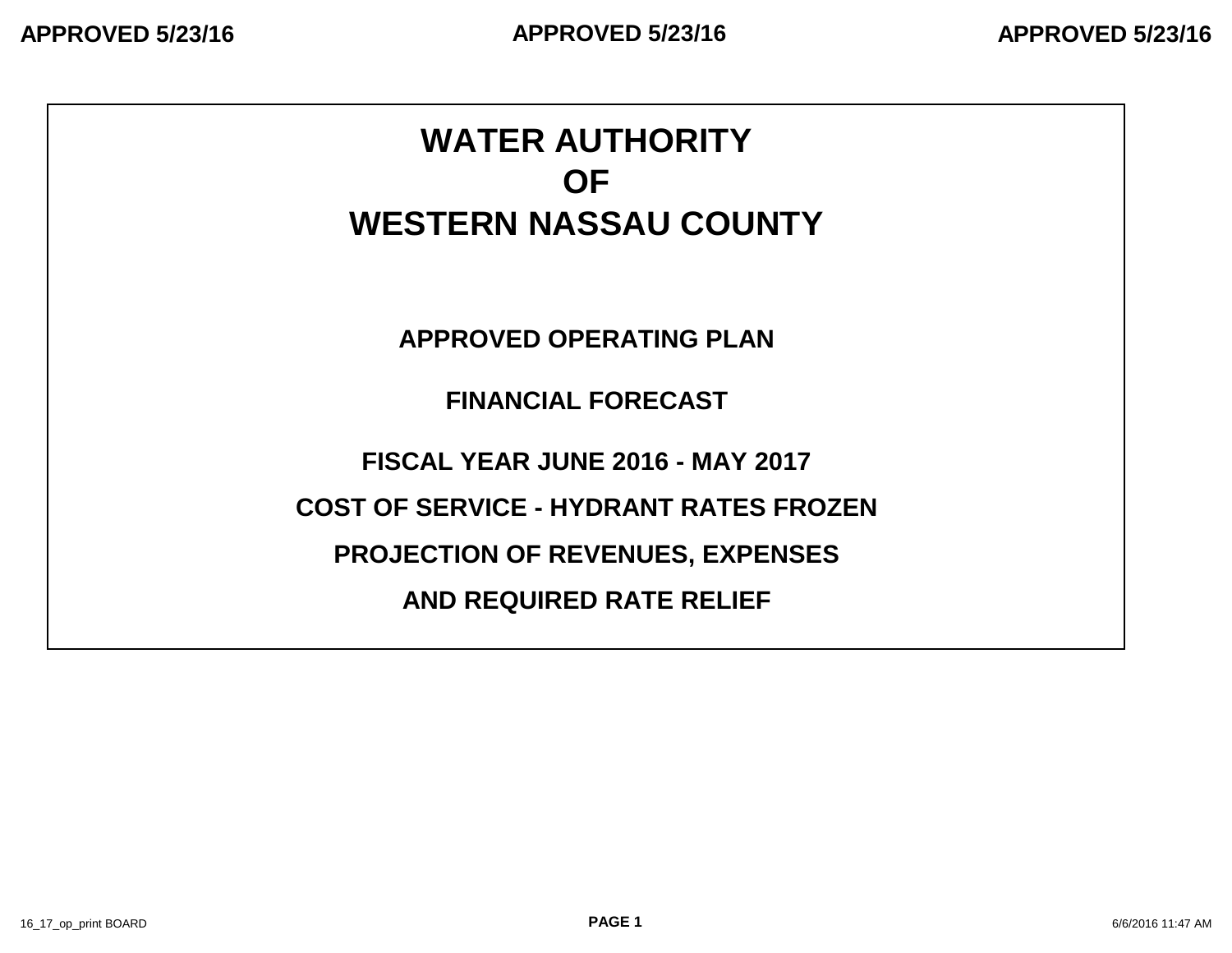### **Water Authority of Western Nassau County Approved Operating Plan Fiscal Year June 2016 - May 2017 COST OF SERVICE - HYDRANT RATES FROZEN**

# **Table Of Contents Title Description Page # Summary of Revenue Requirement Summary of Major Items included in Revenue Requirement 3 Debt Coverage Ratio Calculation of Required Debt Coverage Ratio 4 Total Operation & Maintenance Expenses Proposed Plan vs. Prior Operating Plan 5 Production Expenses Proposed Plan vs. Prior Operating Plan 6 Transmission & Distribution Expenses Proposed Plan vs. Prior Operating Plan 7 Customer Service Expenses Proposed Plan vs. Prior Operating Plan 8 Administrative & General Expenses Proposed Plan vs. Prior Operating Plan 9 Total Operation & Maintenance Expenses Comparison to Last Fiscal Year 10 APPENDIX A Breakdown of Required Rate Relief by Element 11 APPENDIX B Summary of Change in Revenue Requirement 12 PROPOSED TARIFF RATES Metered Customers 13 PROPOSED TARIFF RATES Fire Protection Customers 14**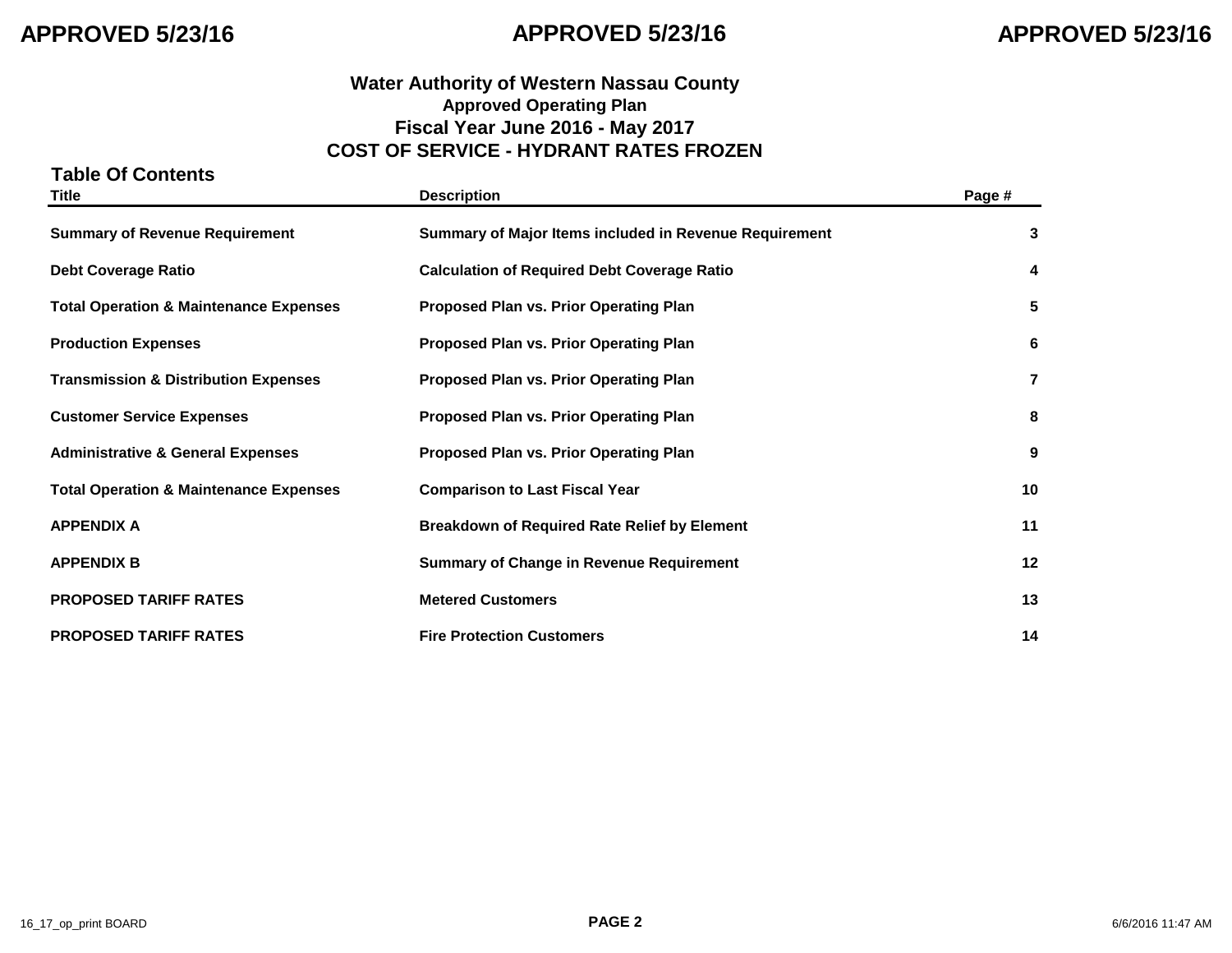# **APPROVED 5/23/16 APPROVED 5/23/16 APPROVED 5/23/16 Water Authority of Western Nassau County**

| <b>COST OF SERVICE - HYDRANT RATES FROZEN</b><br><b>Summary of Revenue Requirement</b> |
|----------------------------------------------------------------------------------------|
|----------------------------------------------------------------------------------------|

| <b>Fiscal Year</b>                     |                |                |              |             |              |              | Variance        |                 |
|----------------------------------------|----------------|----------------|--------------|-------------|--------------|--------------|-----------------|-----------------|
| $2016 - 17$                            | <b>Tariffs</b> | Rate           | Op Plan      | Rate        | Op Plan      | Op Plan      | <b>Before</b>   | <b>Percent</b>  |
|                                        | Projected      | <b>Subsidy</b> | $2016 - 17$  | Change      | $2016 - 17$  | $2015 - 16$  | <b>Increase</b> | <b>Increase</b> |
| <b>Operating Revenues:</b>             |                |                |              |             |              |              |                 |                 |
| <b>Residential Water Sales</b>         | \$11,727,800   |                | \$11,727,800 | \$495,030   | \$12,222,830 | \$11,683,800 | \$44,000        | 4.2%            |
| <b>Commercial Water Sales</b>          | 2,137,200      |                | 2,137,200    | 994,670     | 3,131,870    | 2,087,300    | 49,900          | 46.5%           |
| <b>Municipal Hydrant Rentals</b>       | 2,276,400      |                | 2,276,400    |             | 2,276,400    | 2,276,400    |                 |                 |
| <b>Commercial Fire Sprinklers</b>      | 131,100        |                | 131,100      | 40,300      | 171,400      | 130,100      | 1,000           | 30.7%           |
| <b>Water Sales</b>                     | 16,272,500     |                | 16,272,500   | 1,530,000   | 17,802,500   | 16,177,600   | 94,900          | 9.4%            |
| <b>Other Revenue</b>                   | 74,500         |                | 74,500       |             | 74,500       | 68,700       | 5,800           |                 |
| <b>Rate Subsidy</b>                    |                |                |              |             |              | 300,000      | (300,000)       |                 |
| <b>Rate Stabilization Contribution</b> |                | 500,000        | 500,000      |             | 500,000      |              | 500,000         |                 |
| <b>Total Revenues</b>                  | 16,347,000     | 500,000        | 16,847,000   | 1,530,000   | 18,377,000   | 16,546,300   | 300,700         |                 |
| <b>Operating Expenses:</b>             |                |                |              |             |              |              |                 |                 |
| <b>Operations &amp; Maintenance</b>    | 9,138,010      |                | 9,138,010    |             | 9,138,010    | 9,112,820    | 25,190          |                 |
| <b>Amortization of Plant</b>           | 1,980,000      |                | 1,980,000    |             | 1,980,000    | 2,005,000    | (25,000)        |                 |
| <b>Total Operating Expenses</b>        | 11,118,010     |                | 11,118,010   |             | 11,118,010   | 11,117,820   | 190             |                 |
| <b>Total Utility Operating Margin</b>  | 5,228,990      | 500,000        | 5,728,990    | 1,530,000   | 7,258,990    | 5,428,480    | 300,510         |                 |
| <b>Interest Charges &amp; Other:</b>   |                |                |              |             |              |              |                 |                 |
| <b>Interest on Bonds</b>               | 5,061,800      |                | 5,061,800    |             | 5,061,800    | 3,821,100    | 1,240,700       |                 |
| <b>Amortization of Debt Expense</b>    | (344, 100)     |                | (344, 100)   |             | (344, 100)   | (4,200)      | (339,900)       |                 |
| <b>Transfer From Rate Fund</b>         |                |                |              |             |              |              |                 |                 |
| Less: Interest & Other Income          | (673, 200)     |                | (673, 200)   |             | (673, 200)   | (965, 400)   | 292,200         |                 |
| <b>Net Interest Charges</b>            | 4,044,500      |                | 4,044,500    |             | 4,044,500    | 2,851,500    | 1,193,000       |                 |
| <b>Surplus (Deficit)</b>               | \$1,184,490    | \$500,000      | \$1,684,490  | \$1,530,000 | \$3,214,490  | \$2,576,980  | (\$892,490)     |                 |
| <b>Debt Coverage Ratio</b>             | 1.074          |                | 1.142        |             | 1.350        | 1.350        |                 |                 |
| <b>Required Change in Rates</b>        |                |                |              | \$1,530,000 | \$1,530,000  | \$1,078,000  |                 |                 |
| <b>Required Change in Revenue</b>      |                | \$500,000      |              | \$1,530,000 | \$2,030,000  | \$1,378,000  |                 |                 |
| <b>Percentage Rate Change</b>          |                |                |              | 9.40%       | 9.40%        | 7.14%        |                 |                 |
| Subsidy %                              |                | 3.07%          |              |             | 3.07%        | 1.99%        |                 |                 |
| <b>Average Residential Bill</b>        |                |                |              |             | \$488        | \$440        |                 |                 |
| <b>Average Commercial Bill</b>         |                |                |              |             | \$2,032      | \$1,832      |                 |                 |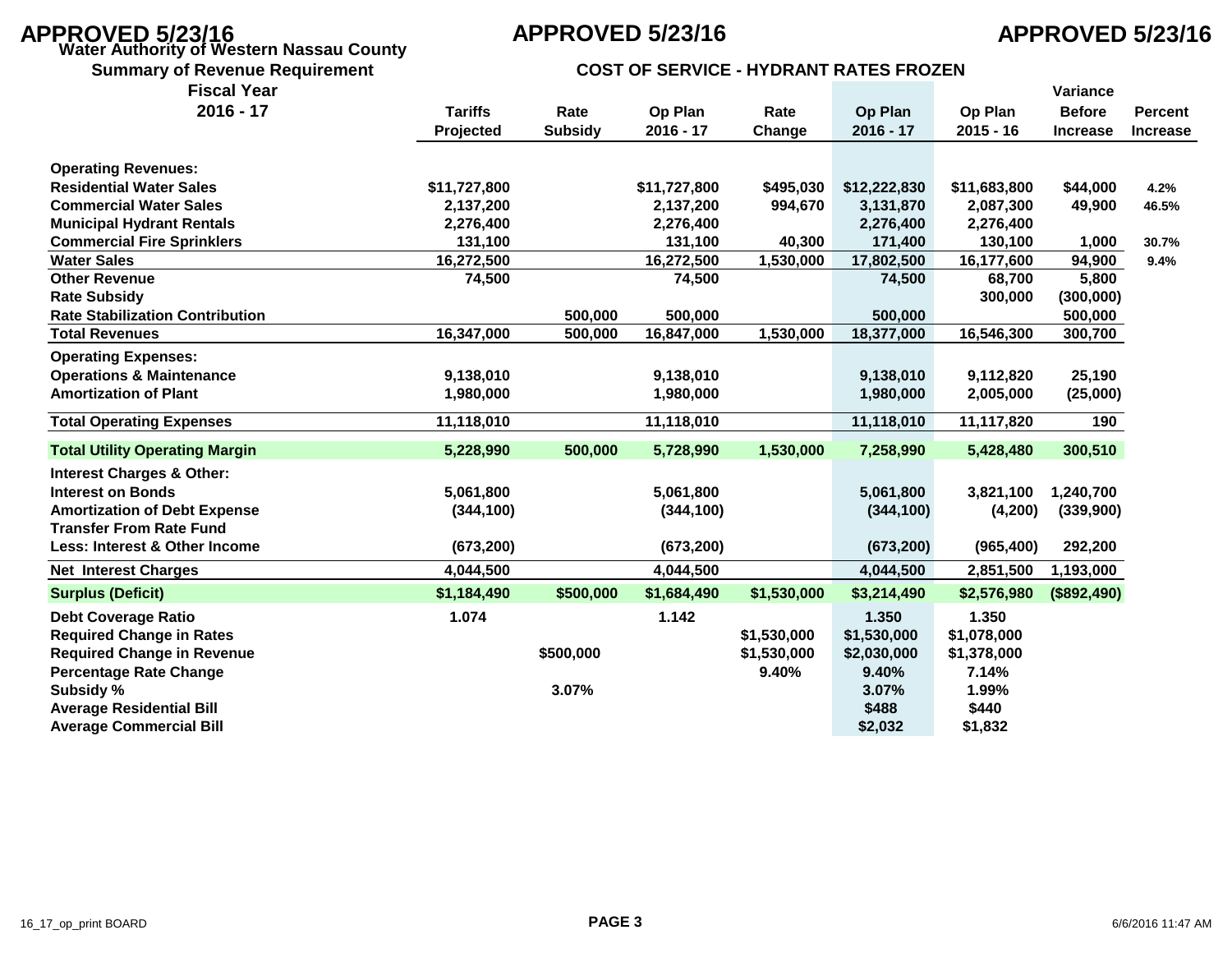### **Water Authority of Western Nassau County Approved Operating Plan Debt Coverage Ratio**

| 16ء20 |  |  |
|-------|--|--|
|-------|--|--|

|                                       | <b>Operating</b><br><b>Plan</b><br><b>Current Rates Adjustments</b> | Operating<br><b>Plan</b> | <b>Operating</b><br><b>Plan</b><br><b>Rate Change</b> | <b>Operating</b><br><b>Plan</b><br>$2015 - 16$ |
|---------------------------------------|---------------------------------------------------------------------|--------------------------|-------------------------------------------------------|------------------------------------------------|
| <b>Total Utility Operating Margin</b> | \$5,228,990                                                         | \$500,000                | \$7,258,990                                           | \$5,428,480                                    |
| Add:                                  |                                                                     |                          |                                                       |                                                |
| (a) Non-cash Items                    | 1,980,000                                                           |                          | 1,980,000                                             | 2,005,000                                      |
| Interest & Other Income               | 673,200                                                             |                          | 673,200                                               | 965,400                                        |
| <b>Total Available for Coverage</b>   | 7,882,190                                                           | 500,000                  | 9,912,190                                             | 8,398,880                                      |
| <b>Debt Service:</b>                  |                                                                     |                          |                                                       |                                                |
| Interest on Revenue Bonds             | 5,061,800                                                           |                          | 5,061,800                                             | 3,821,100                                      |
| <b>Principle on Revenue Bonds</b>     | 2,280,000                                                           |                          | 2,280,000                                             | 2,185,000                                      |
| <b>Net Debt Service</b>               | \$7,341,800                                                         |                          | \$7,341,800                                           | \$6,006,100                                    |
| <b>Ratio</b>                          | 1.07                                                                | 1.14                     | 1.35                                                  | 1.40                                           |

**(a) Non-cash items are added back to Utility Operating Income and has no effect on the Debt Coverage Ratio.**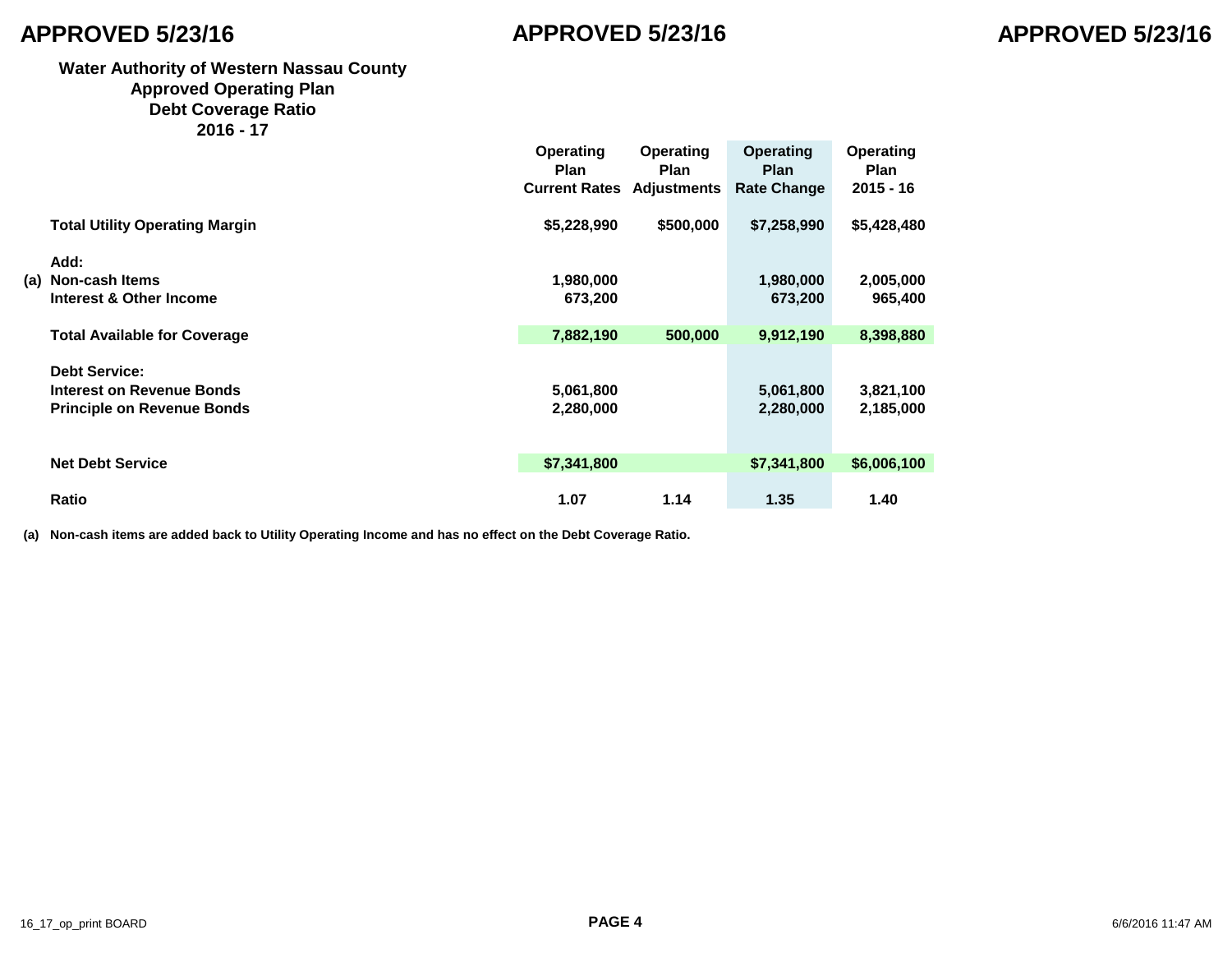| <b>Proposed Plan vs. Prior Operating Plan</b><br><b>Total Operation &amp; Maintenance Expenses</b> | <b>Projected</b><br>2016 - 17 | <b>Op Plan</b><br>$2015 - 16$ | <b>Change</b> |
|----------------------------------------------------------------------------------------------------|-------------------------------|-------------------------------|---------------|
|                                                                                                    |                               |                               |               |
| <b>Supervisory Salaries</b>                                                                        | \$1,181,120                   | \$1,248,660                   | (\$67,540)    |
| <b>Non Supervisory Salaries</b>                                                                    | 2,338,410                     | 2,135,930                     | 202,480       |
| <b>Payroll Overheads</b>                                                                           | 1,934,010                     | 1,979,630                     | (45, 620)     |
| <b>Transportation</b>                                                                              | 284,670                       | 305,220                       | (20, 550)     |
| <b>Materials &amp; Stores</b>                                                                      | 42,700                        | 45,700                        | (3,000)       |
| <b>Tools &amp; Equipment including Uniforms</b>                                                    | 55,410                        | 82,340                        | (26, 930)     |
| <b>Laboratory Charges</b>                                                                          | 100,000                       | 106,000                       | (6,000)       |
| <b>Chemicals</b>                                                                                   | 230,000                       | 221,000                       | 9,000         |
| <b>Production Contractors</b>                                                                      | 193,990                       | 110,500                       | 83,490        |
| <b>T &amp; D Contractors</b>                                                                       | 111,800                       | 112,400                       | (600)         |
| <b>Billing and Inserting Contractor</b>                                                            | 70,010                        | 67,180                        | 2,830         |
| <b>Special Services</b>                                                                            | 196,800                       | 196,800                       |               |
| <b>Union Contract Negotiations</b>                                                                 |                               | 10,000                        | (10,000)      |
| <b>Purchased Power</b>                                                                             | 1,348,000                     | 1,440,100                     | (92, 100)     |
| <b>Building &amp; Yard Maintenance</b>                                                             | 11,070                        | 11,070                        |               |
| <b>Various Training and Education</b>                                                              | 23,600                        | 23,990                        | (390)         |
| <b>Uncollectibles</b>                                                                              | 15,800                        | 15,800                        |               |
| <b>Insurance Costs</b>                                                                             | 304,150                       | 299,750                       | 4,400         |
| <b>General Office Supplies &amp; Expenses</b>                                                      | 110,400                       | 128,800                       | (18, 400)     |
| <b>Information Systems</b>                                                                         | 212,700                       | 232,700                       | (20,000)      |
| <b>Administrative Costs</b>                                                                        | 38,400                        | 40,770                        | (2, 370)      |
| <b>Central Operations Office</b>                                                                   | 157,100                       | 160,200                       | (3, 100)      |
| <b>Production Miscellaneous</b>                                                                    | 45,750                        | 44,500                        | 1,250         |
| <b>T &amp; D Miscellaneous</b>                                                                     | 102,120                       | 67,000                        | 35,120        |
| <b>Customer Service Miscellaneous</b>                                                              | 30,000                        | 26,780                        | 3,220         |
| <b>Total Summary by Functional Cost</b>                                                            | \$9,138,010                   | \$9,112,820                   | \$25,190      |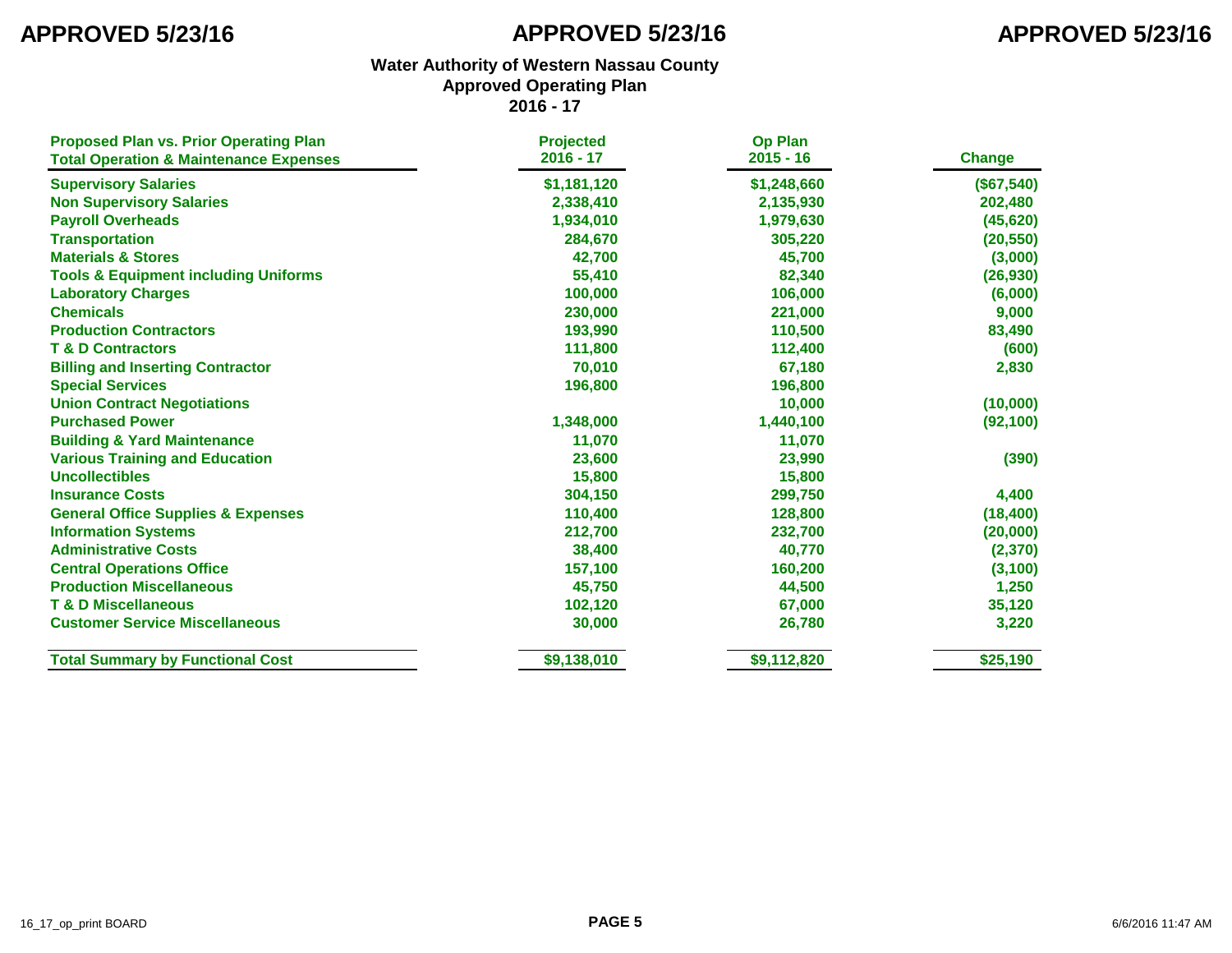| <b>Proposed Plan vs. Prior Operating Plan</b><br><b>Production Expenses</b>                                                                                   | <b>Projected</b><br>$2016 - 17$     | <b>Op Plan</b><br>$2015 - 16$ | <b>Change</b>     |
|---------------------------------------------------------------------------------------------------------------------------------------------------------------|-------------------------------------|-------------------------------|-------------------|
| (Source of Supply, Pumping and Water Treatment Expenses)<br><b>Supervisory Salaries</b>                                                                       | \$401,700                           | \$396,240                     | \$5,460           |
| <b>Non Supervisory Salaries</b>                                                                                                                               | 728,620                             | 796,670                       | (68,050)          |
| <b>Payroll Overheads - Production</b>                                                                                                                         | 621,120                             | 697,720                       | (76, 600)         |
| <b>Transportation</b>                                                                                                                                         | 134,390                             | 163,160                       | (28, 770)         |
| <b>Materials</b>                                                                                                                                              | 2,700                               | 2,900                         | (200)             |
| <b>Tools &amp; Equipment including Uniforms</b>                                                                                                               | 27,170                              | 46,810                        | (19, 640)         |
| <b>Laboratory Charges</b>                                                                                                                                     | 100,000                             | 106,000                       | (6,000)           |
| <b>Chemicals</b>                                                                                                                                              | 230,000                             | 221,000                       | 9,000             |
| <b>Contractors:</b><br><b>Pump Repairs &amp; Maintenance</b><br><b>Structures and Improvements</b><br><b>Water Treatment</b><br><b>VOC Towers Maintenance</b> | 83,350<br>84,990<br>16,400<br>9,250 | 84,850<br>16,400<br>9,250     | (1,500)<br>84,990 |
| <b>Purchased Power</b>                                                                                                                                        | 1,348,000                           | 1,440,100                     | (92, 100)         |
| <b>Snow Removal &amp; Ground Maintenance</b>                                                                                                                  | 9,070                               | 9,070                         |                   |
| <b>Miscellaneous Voucher Purchases:</b><br><b>Pumping Equipment</b><br><b>Structures &amp; Improvements</b>                                                   | 29,500<br>15,000                    | 29,500<br>15,000              |                   |
| <b>Water Treatment Supplies</b>                                                                                                                               | 1,250                               |                               | 1,250             |
| <b>Total Production Expenses</b>                                                                                                                              | \$3,842,510                         | \$4,034,670                   | (\$192,160)       |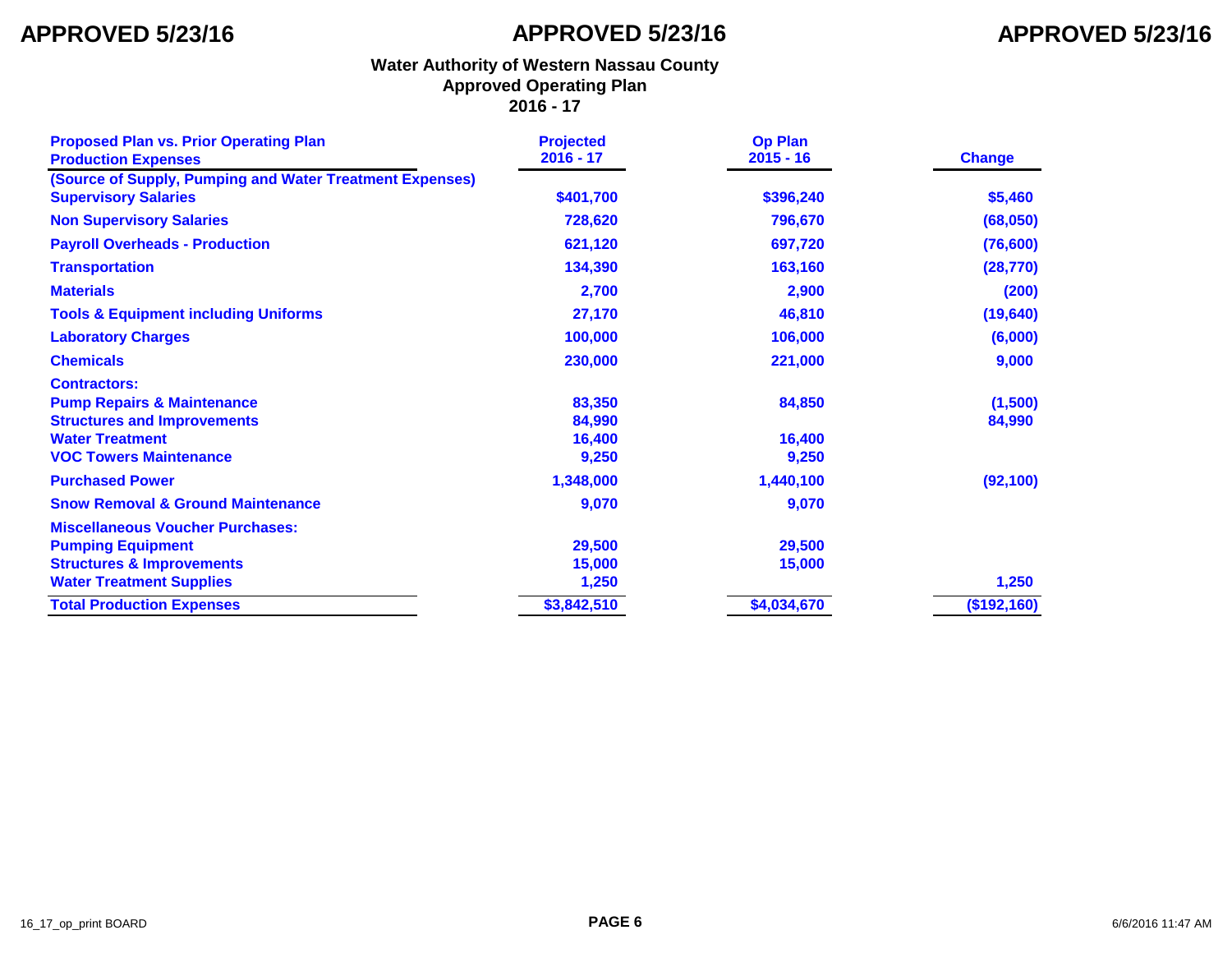| <b>Proposed Plan vs. Prior Operating Plan</b><br><b>Transmission &amp; Distribution Expenses</b>           | <b>Projected</b><br>$2016 - 17$ | <b>Op Plan</b><br>$2015 - 16$ | <b>Change</b> |
|------------------------------------------------------------------------------------------------------------|---------------------------------|-------------------------------|---------------|
| <b>Supervisory Salaries</b>                                                                                | \$153,910                       | \$147,720                     | \$6,190       |
| <b>Non Supervisory Salaries</b>                                                                            | 901,930                         | 707,950                       | 193,980       |
| <b>Payroll Overheads - T &amp; D</b>                                                                       | 580,190                         | 500,480                       | 79,710        |
| <b>Transportation</b>                                                                                      | 123,360                         | 112,090                       | 11,270        |
| <b>Materials</b>                                                                                           | 40,000                          | 42,800                        | (2,800)       |
| <b>Tools &amp; Equipment including Uniforms</b>                                                            | 22,970                          | 27,290                        | (4, 320)      |
| <b>Contractor Charges:</b><br><b>Paving Contractors</b>                                                    | 53,800                          | 53,400                        | 400           |
| <b>Mark Out Contractors</b>                                                                                | 58,000                          | 59,000                        | (1,000)       |
| <b>Carting Refuse From Station 44</b>                                                                      | 7,500                           | 7,500                         |               |
| <b>Engineering Services</b>                                                                                | 20,000                          | 20,000                        |               |
| <b>Miscellaneous Voucher Purchases:</b><br><b>Removing &amp; Resetting Meters</b><br><b>Boring Samples</b> | 2,000<br>2,000                  | 500<br>2,000                  | 1,500         |
| <b>T &amp; D - Maintenance</b>                                                                             |                                 |                               |               |
| <b>Mains</b>                                                                                               | 57,300                          | 27,300                        | 30,000        |
| <b>Services</b>                                                                                            | 28,420                          | 24,800                        | 3,620         |
| <b>Hydrants</b>                                                                                            | 4,900                           | 4,900                         |               |
| <b>Total Transmission &amp; Distribution Expenses</b>                                                      | \$2,056,280                     | \$1,737,730                   | \$318,550     |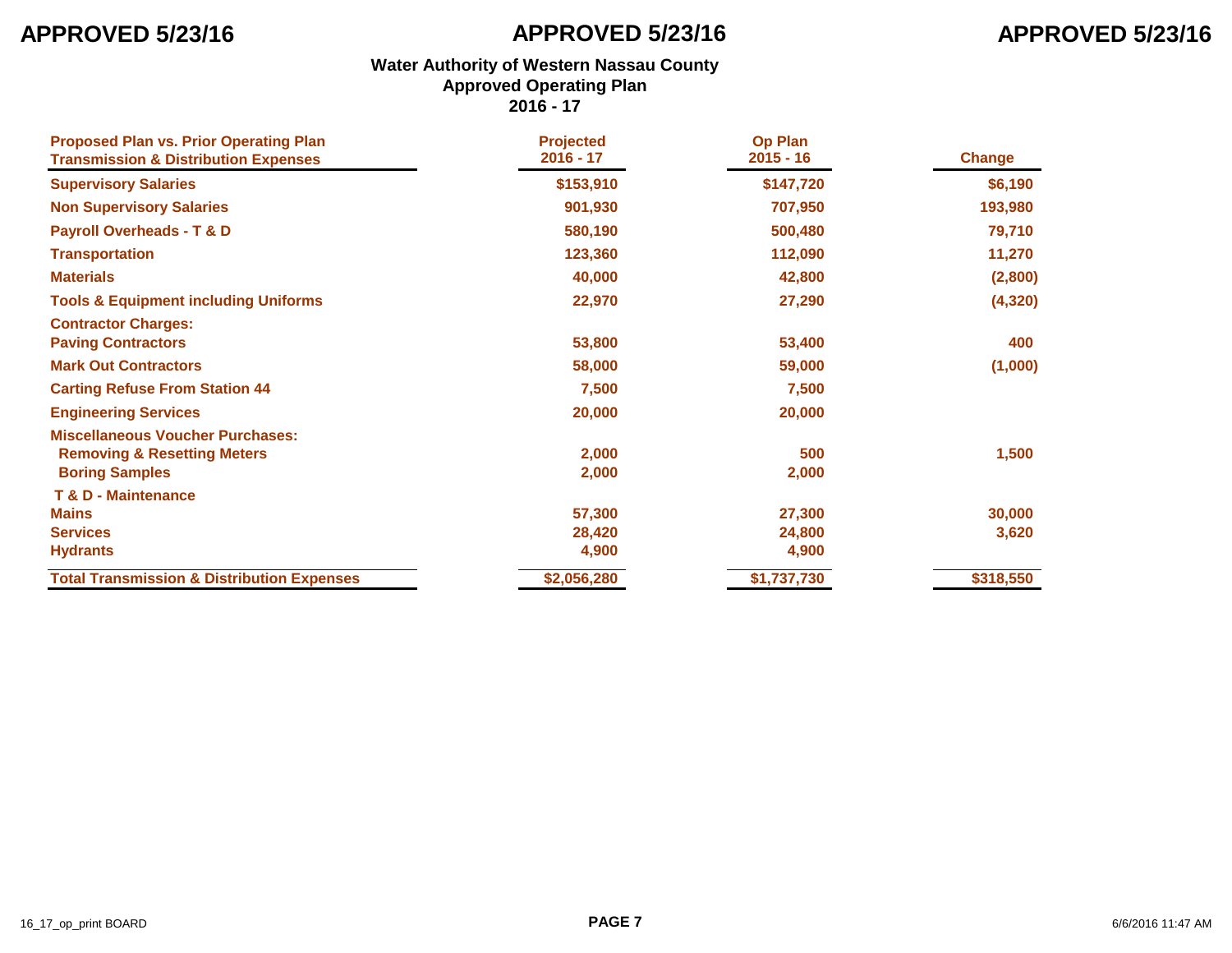| <b>Proposed Plan vs. Prior Operating Plan</b><br><b>Customer Service Expenses</b>                                                                                        | <b>Projected</b><br>$2016 - 17$ | <b>Op Plan</b><br>$2015 - 16$ | <b>Change</b>                |
|--------------------------------------------------------------------------------------------------------------------------------------------------------------------------|---------------------------------|-------------------------------|------------------------------|
| <b>Supervisory Salaries - Office</b>                                                                                                                                     | \$123,870                       | \$130,950                     | (\$7,080)                    |
| <b>Non Supervisory Salaries</b>                                                                                                                                          | 558,480                         | 484,580                       | 73,900                       |
| <b>Payroll Overheads - Customer Service</b>                                                                                                                              | 374,960                         | 360,020                       | 14,940                       |
| <b>Transportation</b>                                                                                                                                                    | 19,420                          | 19,130                        | 290                          |
| <b>Materials</b>                                                                                                                                                         |                                 |                               |                              |
| <b>Tools &amp; Equipment including Uniforms</b>                                                                                                                          | 4,470                           | 6,120                         | (1,650)                      |
| <b>Information Systems:</b><br><b>MUPS Software Maintenance &amp; Support</b><br><b>Info Systems Equipment Maintenance</b><br><b>Miscellaneous Data Processing Costs</b> | 121,000<br>82,400<br>9,300      | 126,800<br>96,000<br>9,900    | (5,800)<br>(13,600)<br>(600) |
| <b>Uncollectibles</b>                                                                                                                                                    | 15,800                          | 15,800                        |                              |
| <b>Billing and Inserting Contractor</b>                                                                                                                                  | 70,010                          | 67,180                        | 2,830                        |
| <b>Annual Water Supply Statement</b><br><b>Rights &amp; Responsibility Brochure</b>                                                                                      | 10,100                          | 10,100                        |                              |
| <b>Customer Outreach</b>                                                                                                                                                 | 5,000                           | 5,000                         |                              |
| <b>Miscellaneous Voucher Purchases:</b><br><b>Meter Reading</b><br><b>Billing &amp; Accounting</b>                                                                       | 6,900<br>23,100                 | 5,680<br>21,100               | 1,220<br>2,000               |
| <b>Total Customer Service Expenses</b>                                                                                                                                   | \$1,424,810                     | \$1,358,360                   | \$66,450                     |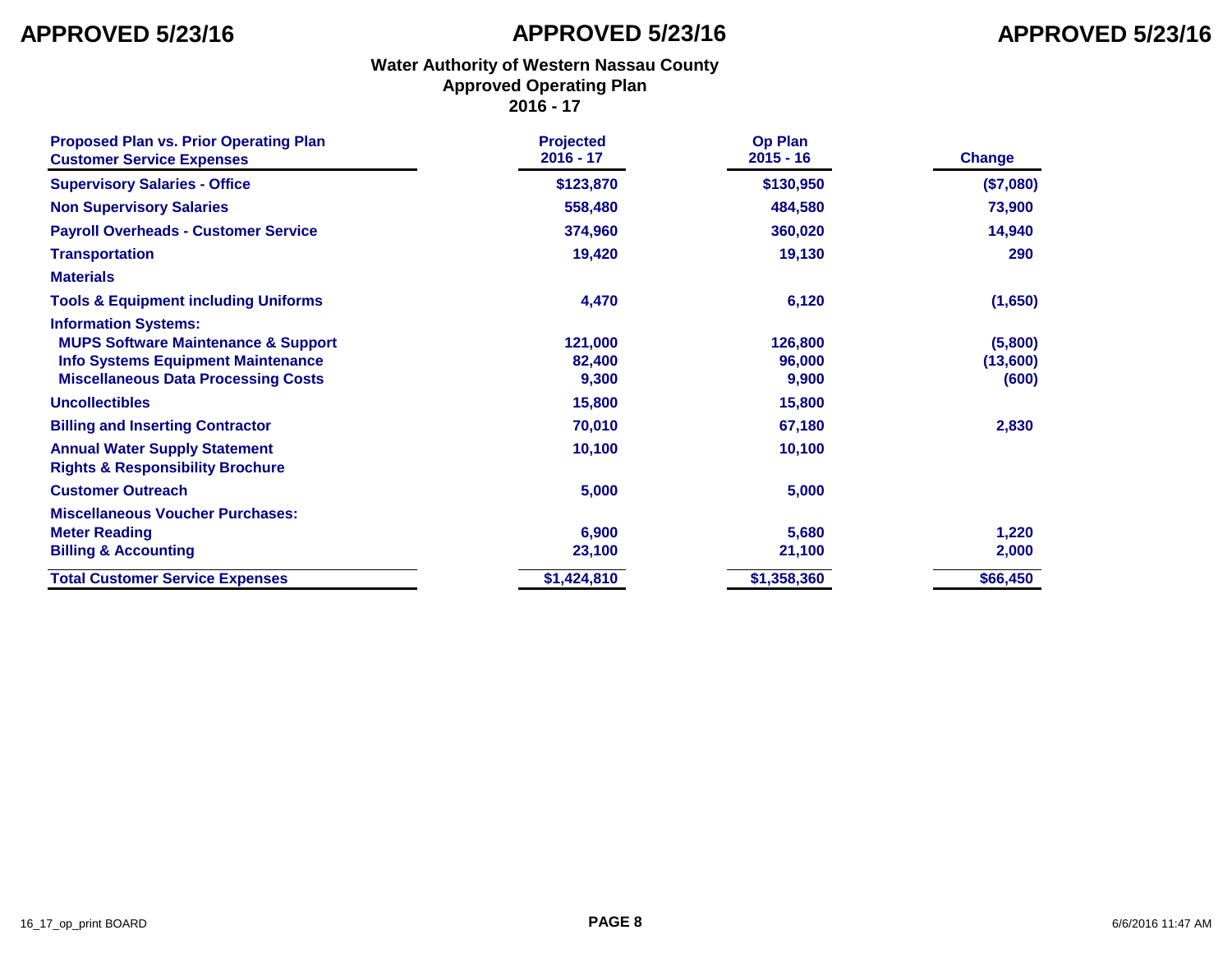| <b>Proposed Plan vs. Prior Operating Plan</b><br><b>Administrative &amp; General Expenses</b> | <b>Projected</b><br>$2016 - 17$ | <b>Op Plan</b><br>$2015 - 16$ | Change      |
|-----------------------------------------------------------------------------------------------|---------------------------------|-------------------------------|-------------|
| <b>Supervisory Salaries</b>                                                                   | \$466,930                       | \$545,470                     | (\$78,540)  |
| <b>Chairman Salary</b>                                                                        | 34,710                          | 28,280                        | 6,430       |
| <b>Non Supervisory Salaries</b>                                                               | 149,380                         | 146,730                       | 2,650       |
| <b>Payroll Overheads - Administrative</b>                                                     | 357,740                         | 421,410                       | (63, 670)   |
| <b>Transportation</b>                                                                         | 7,500                           | 10,840                        | (3, 340)    |
| <b>Tools &amp; Equipment including Uniforms</b><br><b>Materials</b>                           | 800                             | 2,120                         | (1, 320)    |
| <b>Legal Services</b>                                                                         | 125,000                         | 125,000                       |             |
| <b>Union Contract Negotiations</b>                                                            |                                 | 10,000                        | (10,000)    |
| <b>Audit &amp; Actuarial Fees</b>                                                             | 36,700                          | 36,700                        |             |
| <b>General Liability Insurance</b>                                                            | 223,140                         | 219,760                       | 3,380       |
| <b>Property Insurance</b>                                                                     | 81,010                          | 79,990                        | 1,020       |
| <b>Building &amp; Yard Maintenance</b>                                                        | 2,000                           | 2,000                         |             |
| <b>Central Operations Office:</b>                                                             |                                 |                               |             |
| <b>Lease Payments</b>                                                                         |                                 |                               |             |
| <b>Property Taxes</b>                                                                         |                                 |                               |             |
| <b>Office Repairs &amp; Lease Requirements</b>                                                |                                 |                               |             |
| <b>Electric &amp; Heating</b>                                                                 | 115,500                         | 118,700                       | (3,200)     |
| <b>Cleaning Service</b>                                                                       | 20,400                          | 20,400                        |             |
| <b>Carting Refuse Costs</b>                                                                   | 3,300                           | 3,300                         |             |
| <b>HVAC Maintenance Contract</b>                                                              | 15,400                          | 15,400                        |             |
| <b>Fire Inspections</b>                                                                       | 1,200                           | 1,200                         |             |
| <b>Pest Control</b>                                                                           | 1,300                           | 1,200                         | 100         |
| <b>Administrative Voucher Charges:</b>                                                        |                                 |                               |             |
| <b>Various Training and Education</b>                                                         | 13,300                          | 12,390                        | 910         |
| <b>Industry Related Conferences/Meetings</b>                                                  | 10,300                          | 11,600                        | (1, 300)    |
| <b>Telephone Charges</b>                                                                      | 70,700                          | 80,000                        | (9,300)     |
| <b>Office Postage</b>                                                                         | 17,000                          | 24,000                        | (7,000)     |
| <b>Office Machine Supplies/Expense</b>                                                        | 22,700                          | 24,800                        | (2, 100)    |
| <b>Dues, Memberships &amp; Licenses</b>                                                       | 13,790                          | 13,310                        | 480         |
| <b>Public/Legal Notices</b>                                                                   | 7,700                           | 2,400                         | 5,300       |
| <b>Bond Trustee Fees</b>                                                                      | 8,700                           | 17,700                        | (9,000)     |
| <b>Employee Programs</b>                                                                      | 5,610                           | 5,560                         | 50          |
| <b>Miscellaneous Administrative</b>                                                           | 2,600                           | 1,800                         | 800         |
| <b>Total Administrative &amp; General Expenses</b>                                            | \$1,814,410                     | \$1,982,060                   | (\$167,650) |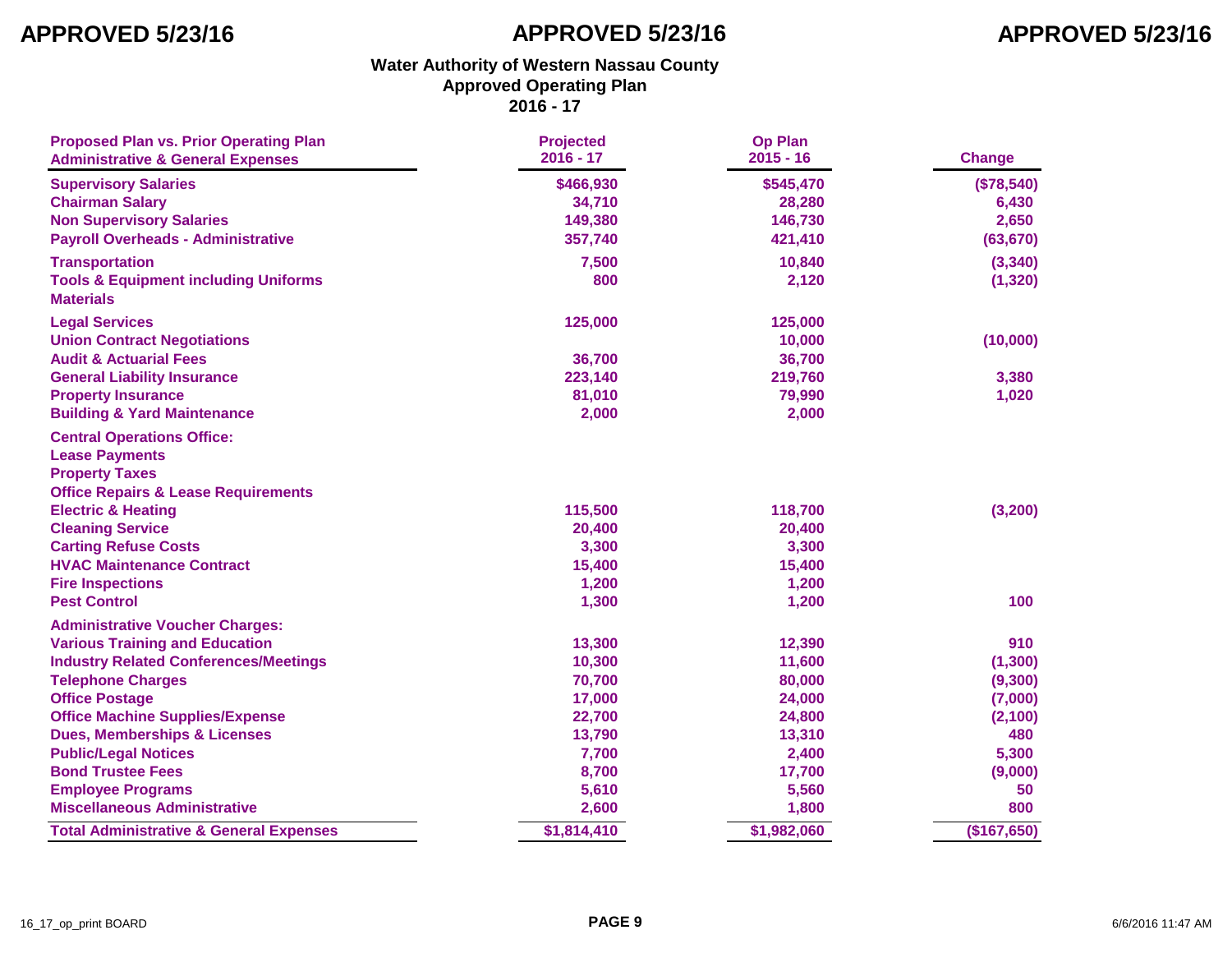| <b>Comparison to Prior Fiscal Year</b>            | <b>Projected</b><br>2016 - 17 | <b>Actual</b><br><b>FY 2015</b> | <b>Change</b> |
|---------------------------------------------------|-------------------------------|---------------------------------|---------------|
| <b>Total Operation &amp; Maintenance Expenses</b> |                               |                                 |               |
| <b>Supervisory Salaries</b>                       | \$1,181,120                   | \$1,098,491                     | \$82,629      |
| <b>Non Supervisory Salaries</b>                   | 2,338,410                     | 2,267,898                       | 70,512        |
| <b>Payroll Overheads</b>                          | 1,934,010                     | 2,005,054                       | (71, 044)     |
| <b>Transportation</b>                             | 284,670                       | 250,949                         | 33,721        |
| <b>Materials &amp; Stores</b>                     | 42,700                        | 106,868                         | (64, 168)     |
| <b>Tools &amp; Equipment including Uniforms</b>   | 55,410                        | 51,091                          | 4,319         |
| <b>Laboratory Charges</b>                         | 100,000                       | 97,488                          | 2,512         |
| <b>Chemicals</b>                                  | 230,000                       | 330,282                         | (100, 282)    |
| <b>Production Contractors</b>                     | 193,990                       | 32,828                          | 161,162       |
| <b>T &amp; D Contractors</b>                      | 111,800                       | 139,873                         | (28, 073)     |
| <b>Billing and Inserting Contractor</b>           | 70,010                        | 67,864                          | 2,146         |
| <b>Special Services</b>                           | 196,800                       | 261,940                         | (65, 140)     |
| <b>Union Contract Negotiations</b>                |                               |                                 |               |
| <b>Purchased Power</b>                            | 1,348,000                     | 1,344,304                       | 3,696         |
| <b>Building &amp; Yard Maintenance</b>            | 11,070                        | 145,997                         | (134, 927)    |
| <b>Various Training and Education</b>             | 23,600                        | 825                             | 22,775        |
| <b>Uncollectibles</b>                             | 15,800                        | 18,621                          | (2,821)       |
| <b>Insurance Costs</b>                            | 304,150                       | 277,608                         | 26,542        |
| <b>General Office Supplies &amp; Expenses</b>     | 110,400                       | 111,602                         | (1, 202)      |
| <b>Information Systems</b>                        | 212,700                       | 112,050                         | 100,650       |
| <b>Administrative Costs</b>                       | 38,400                        | 42,899                          | (4, 499)      |
| <b>Central Operations Office</b>                  | 157,100                       | 153,064                         | 4,036         |
| <b>Production Miscellaneous</b>                   | 45,750                        | 5,748                           | 40,002        |
| <b>T &amp; D Miscellaneous</b>                    | 102,120                       | 23,725                          | 78,395        |
| <b>Customer Service Miscellaneous</b>             | 30,000                        | 24,988                          | 5,012         |
| <b>Total Summary by Functional Cost</b>           | \$9,138,010                   | \$8,972,057                     | \$165,953     |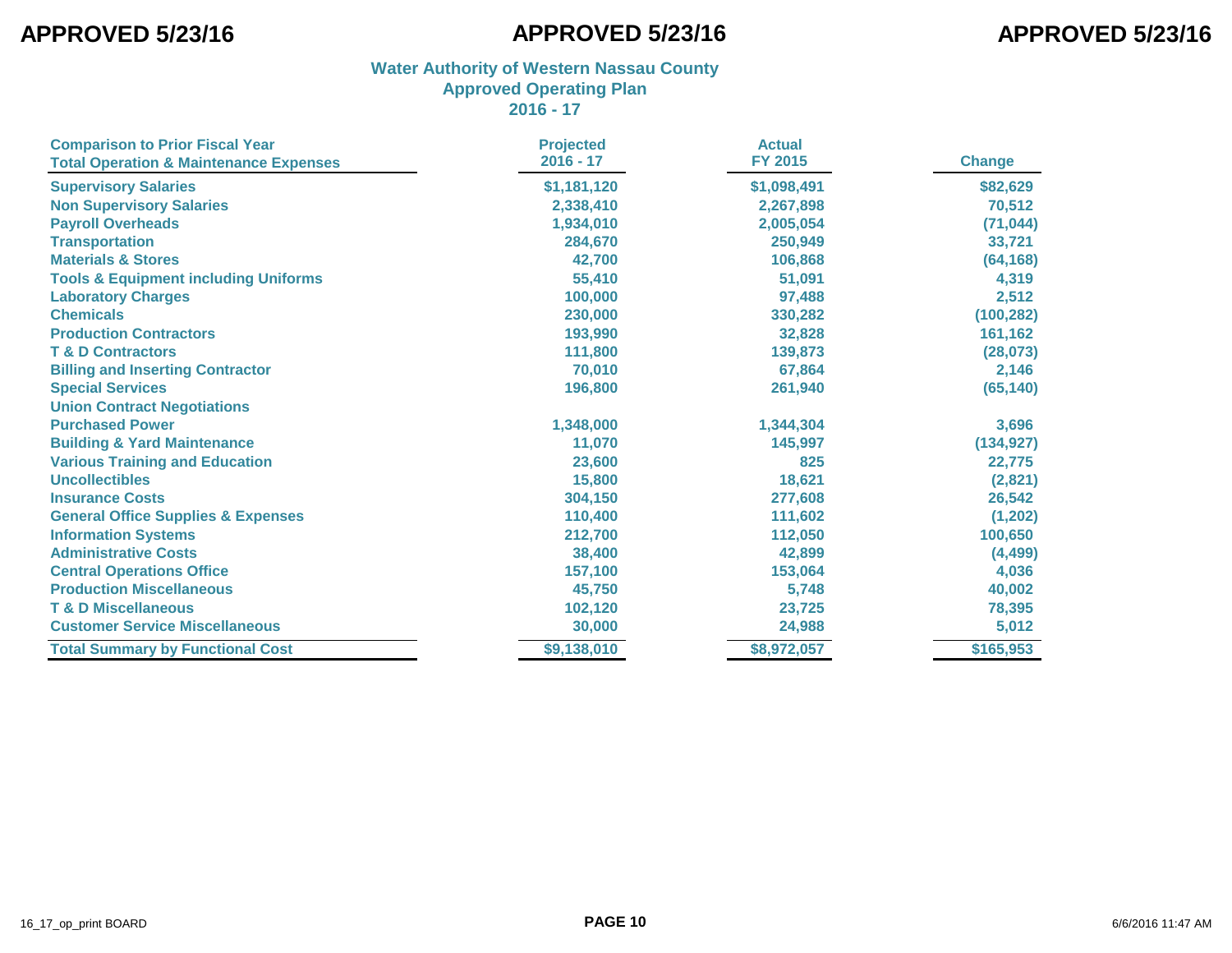**APPENDIX A**

### **Water Authority of Western Nassau County Approved Operating Plan 2016 - 17**

### **COST OF SERVICE - HYDRANT RATES FROZEN**

**Breakdown of Required Rate Relief by Element**

|                                                  | <b>Fiscal Year</b> | <b>Fiscal Year</b> |             |
|--------------------------------------------------|--------------------|--------------------|-------------|
| Category                                         | $2016 - 17$        | $2015 - 16$        | Change      |
| <b>Operating Revenues:</b>                       | \$16,347,000       | \$16,546,300       | (\$199,300) |
| <b>Operation &amp; Maintenance Expenses:</b>     |                    |                    |             |
| Labor                                            | 3,519,530          | 3,384,590          | 134,940     |
| <b>Employee Benefits</b>                         | 1,934,010          | 1,979,630          | (45, 620)   |
| <b>Power</b>                                     | 1,348,000          | 1,440,100          | (92, 100)   |
| <b>Office Operations</b>                         | 480,200            | 521,700            | (41,500)    |
| <b>Transportation, Tools &amp; Materials</b>     | 393,850            | 444,330            | (50, 480)   |
| <b>Chemicals</b>                                 | 230,000            | 221,000            | 9,000       |
| <b>Insurance</b>                                 | 304,150            | 299,750            | 4,400       |
| <b>Contractors</b>                               | 672,600            | 592,880            | 79,720      |
| Other O&M                                        | 255,670            | 228,840            | 26,830      |
| <b>Total Operation &amp; Maintenance</b>         | 9,138,010          | 9,112,820          | 25,190      |
| <b>Financing Activity</b>                        |                    |                    |             |
| Interest & Other Income                          | 673,200            | 965,400            | (292, 200)  |
| <b>Debt Requirements:</b>                        |                    |                    |             |
| <b>Interest Expense</b>                          | 5,061,800          | 3,821,100          | 1,240,700   |
| <b>Principal Repayment</b>                       | 2,280,000          | 2,185,000          | 95,000      |
| <b>Total Debt Service</b>                        | 7,341,800          | 6,006,100          | 1,335,700   |
| <b>Required Return on Debt</b>                   | 2,570,390          | 2,392,780          | 177,610     |
| <b>Required Debt Coverage</b>                    | 9,912,190          | 8,398,880          | 1,513,310   |
| <b>Total Revenue Required Before Adjustments</b> | 18,377,000         | 16,546,300         | 1,830,700   |
| <b>Revenue Adjustments</b>                       | (500,000)          | (199, 300)         | (300, 700)  |
| <b>Total Revenue Required</b>                    | \$17,877,000       | \$16,347,000       | \$1,530,000 |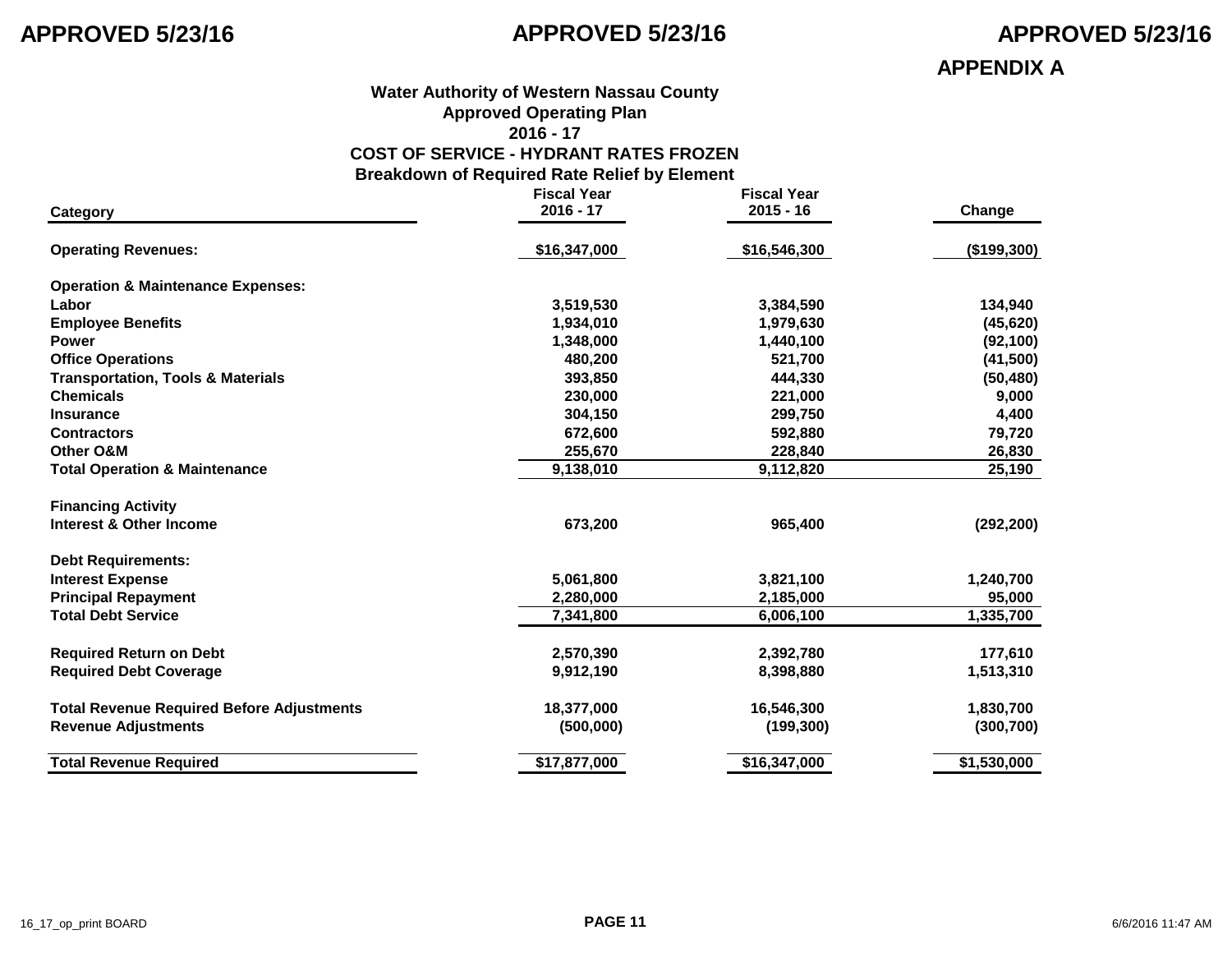### **APPENDIX B**

### **Water Authority of Western Nassau County Approved Operating Plan 2016 - 17 COST OF SERVICE - HYDRANT RATES FROZEN Summary of Change in Revenue Requirement**

| <b>Change in Water Service Revenues</b>             |              |       |
|-----------------------------------------------------|--------------|-------|
| Water Revenue per last Operating Plan               | \$16,177,600 |       |
| <b>Water Revenues Projected per Tariffs</b>         | 16,272,500   |       |
| <b>Change in Water Service Revenues</b>             | 94,900       |       |
| <b>Change in Miscellaneous Revenue</b>              | 5,800        |       |
|                                                     | 100,700      |       |
| <b>Revenue Change by Category</b>                   |              |       |
| <b>Change in Residential Revenue</b>                | 44,000       |       |
| <b>Change in Commercial Revenue</b>                 | 49,900       |       |
| <b>Change in Other Revenue</b>                      | (293,200)    |       |
| <b>Change in Revenues</b>                           | (199, 300)   |       |
| <b>Change in Revenue Requirement</b>                |              |       |
| <b>Additional Revenue due to Revenue Forecast</b>   | 199,300      | 1.22% |
| <b>Additional Revenue due to Operating Activity</b> | 25,190       | 0.15% |
| <b>Additional Revenue due to Financing Activity</b> | 1,305,510    | 8.02% |
| <b>Revenue Shortfall</b>                            | 1,530,000    | 9.40% |
| <b>Change in Rate Subsidy</b>                       |              |       |
| <b>Required Rate Increase</b>                       | \$1,530,000  | 9.40% |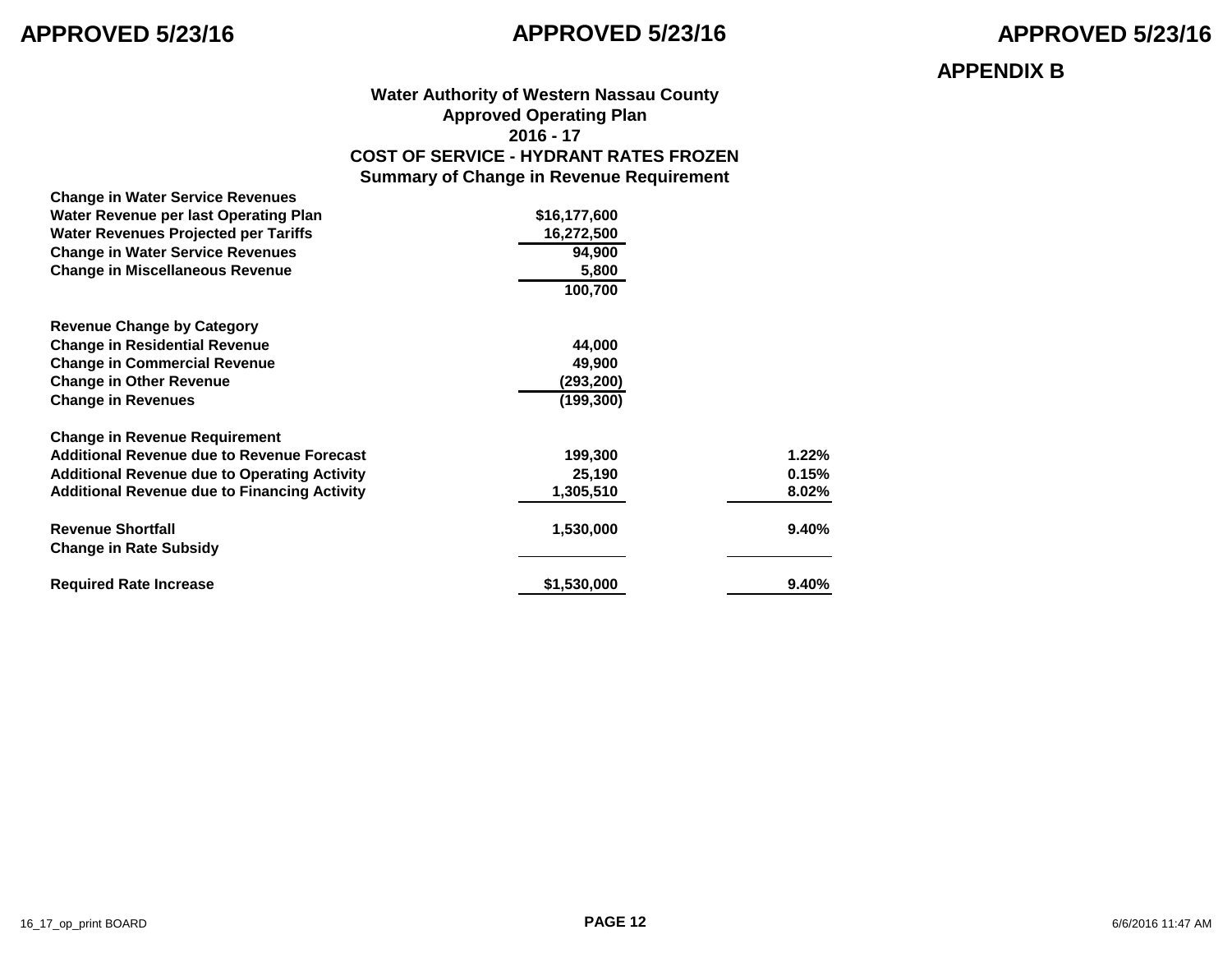### **WATER AUTHORITY OF WESTERN NASSAU COUNTY PROPOSED TARIFF RATES OPERATING PLAN 2016 - 17 COST OF SERVICE INCREASE WITH HYDRANTS FROZEN**

### **METERED CUSTOMER RATES**

|                           | <b>BLOCK1</b><br><b>BLOCK2</b> |                           |                  |                              |                                 |
|---------------------------|--------------------------------|---------------------------|------------------|------------------------------|---------------------------------|
| Usage<br><b>Allowance</b> | <b>Minimum</b><br>Charge       | Usage<br><b>Allowance</b> | Rate<br>Per Tgal | Usage in<br><b>Excess of</b> | Rate<br>Per Tgal                |
|                           |                                |                           |                  |                              |                                 |
| 9,000                     | \$41.51                        | 96,000                    | \$3.993          | 105,000                      | \$2.739                         |
| 9,000                     | \$44.38                        | 135,000                   | \$4.060          | 144,000                      | \$4.160                         |
|                           |                                |                           |                  |                              |                                 |
|                           |                                |                           |                  |                              |                                 |
| 9,000                     | \$41.51                        | 96,000                    | \$3.993          | 105,000                      | \$2.739                         |
| 9,000                     | \$44.38                        | 135,000                   | \$4.060          | 144,000                      | \$4.160                         |
| 9,000                     | \$41.51                        | 96,000                    | \$3.993          | 105,000                      | \$2.739                         |
| 13,500                    | \$66.57                        | 130,500                   | \$4.060          | 144,000                      | \$4.160                         |
| 9,000                     | \$41.51                        | 96,000                    | \$3.993          | 105,000                      | \$2.739                         |
| 22,500                    | \$110.95                       | 121,500                   | \$4.060          | 144,000                      | \$4.160                         |
| 9,000                     | \$41.51                        | 96,000                    | \$3.993          | 105,000                      | \$2.739                         |
| 45,000                    | \$221.90                       | 99,000                    | \$4.060          | 144,000                      | \$4.160                         |
| 9,000                     | \$41.51                        | 96,000                    | \$3.993          | 105,000                      | \$2.739                         |
| 72,000                    | \$355.03                       | 153,000                   | \$4.060          | 225,000                      | \$4.160                         |
| 9,000                     | \$41.51                        | 96,000                    | \$3.993          | 105,000                      | \$2.739                         |
| 144,000                   | \$710.06                       | 306,000                   | \$4.060          | 450,000                      | \$4.160                         |
| 9,000                     | \$41.51                        | 96,000                    | \$3.993          | 105,000                      | \$2.739                         |
| 225,000                   | \$1,109.48                     | 495,000                   | \$4.060          | 720,000                      | \$4.160                         |
| 9,000                     | \$41.51                        | 96,000                    | \$3.993          | 105,000                      | \$2.739                         |
| 450,000                   | \$2,218.95                     | 270,000                   | \$4.060          | 720,000                      | \$4.160                         |
| 9,000                     | \$41.51                        | 96,000                    | \$3.993          | 105,000                      | \$2.739                         |
| 720,000                   | \$3,550.32                     |                           |                  |                              | \$4.160                         |
|                           | <b>Meter Size</b>              | <b>BASE RATE</b>          |                  |                              | \$4.060<br>1,035,000<br>315,000 |